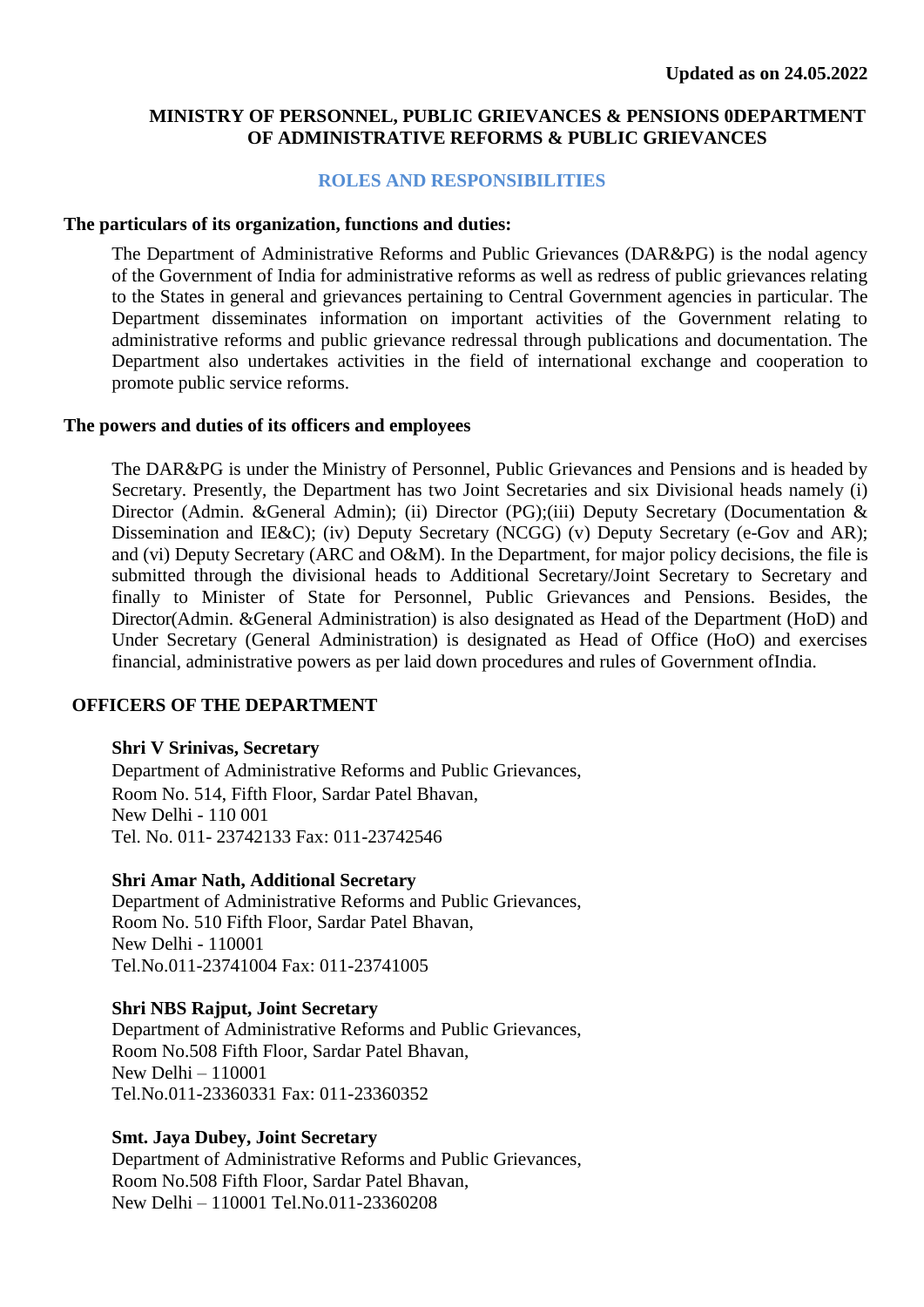## **WORK/DUTIES OF ITS OFFICERS AND EMPLOYEES**

### **1) ADMINISTRATION DIVISION**

## **(ESTABLISHMENT)**

**Shri Narendra Kumar Meena**, *Director* Room No. 516, Tel: 23362369 Intercom: 407

**Shri Khamchin Naulak,** *Under Secretary (Admin.I)* Room No.524B, Tel: 23401453 Intercom: 453

**Shri R H Kujur,** *Section Officer/DDO* Room No. 524, Tel: 23401447 Intercom: 447

**Smt. Preeti Singh Shishodia,** *Section Officer (Admn.I)* Room No. 524B, Tel: 23401444 Intercom: 444

**Smt. Saroj Giri,** *Assistant Director (OL)* Room No. 518, Tel: 23401432 Intercom: 432

### **WORK ALLOCATED**

- All establishment matters of Group A, B &C (excluding MTS, Staff Car Driver, Despatch Rider) officers and staff of the Department.
- All vigilance matters of Group A, B&C (excluding MTS, Staff Car Driver, Despatch Rider) officers and staff of the Department and Monthly/Quarterly Reports for Vigilance matter
- Maintenance of Immovable Property Return of Group A, B, C officers/staff of the Department.
- Deputing Group B and C officials for various Training Programmes.
- Monitoring of implementation of Official Language through Hindi unit of DARPG.
- Finalization and monitoring of Budget/RE of DARPG, Cash &Accounts including audit matters.
- Medical Reimbursement.
- GPF Advance.
- Court Cases on establishment.

### **(GENERAL ADMINISTRATION & COORDINATION)**

**Shri Narendra Kumar Meena**, *Director* Room No. 516, Tel: 23362369 Intercom: 407

**Shri Gya Prasad,** *Under Secretary (Admn.II/GA)* Room No. 518D, Tel: 23401415 Intercom: 415

**Shri Mithlesh Singh,** *Section Officer (Admn.II/GA)* Room No. 524B, Tel: 23401450 Intercom: 450

### **WORK ALLOCATED**

- Coordinating/collating of inputs in respect of DARPG sought for by various Ministries/ Departments on Cabinet Notes, Policy matters, etc.
- Parliamentary Standing Committee including all Parliament questions and matters raised under Rule 377 in Lok Sabha and Rajya Sabha pertaining to DARPG.
- Responsible for *suo moto* (proactive) disclosure under RTI Act in respect of CPIOs/Appellate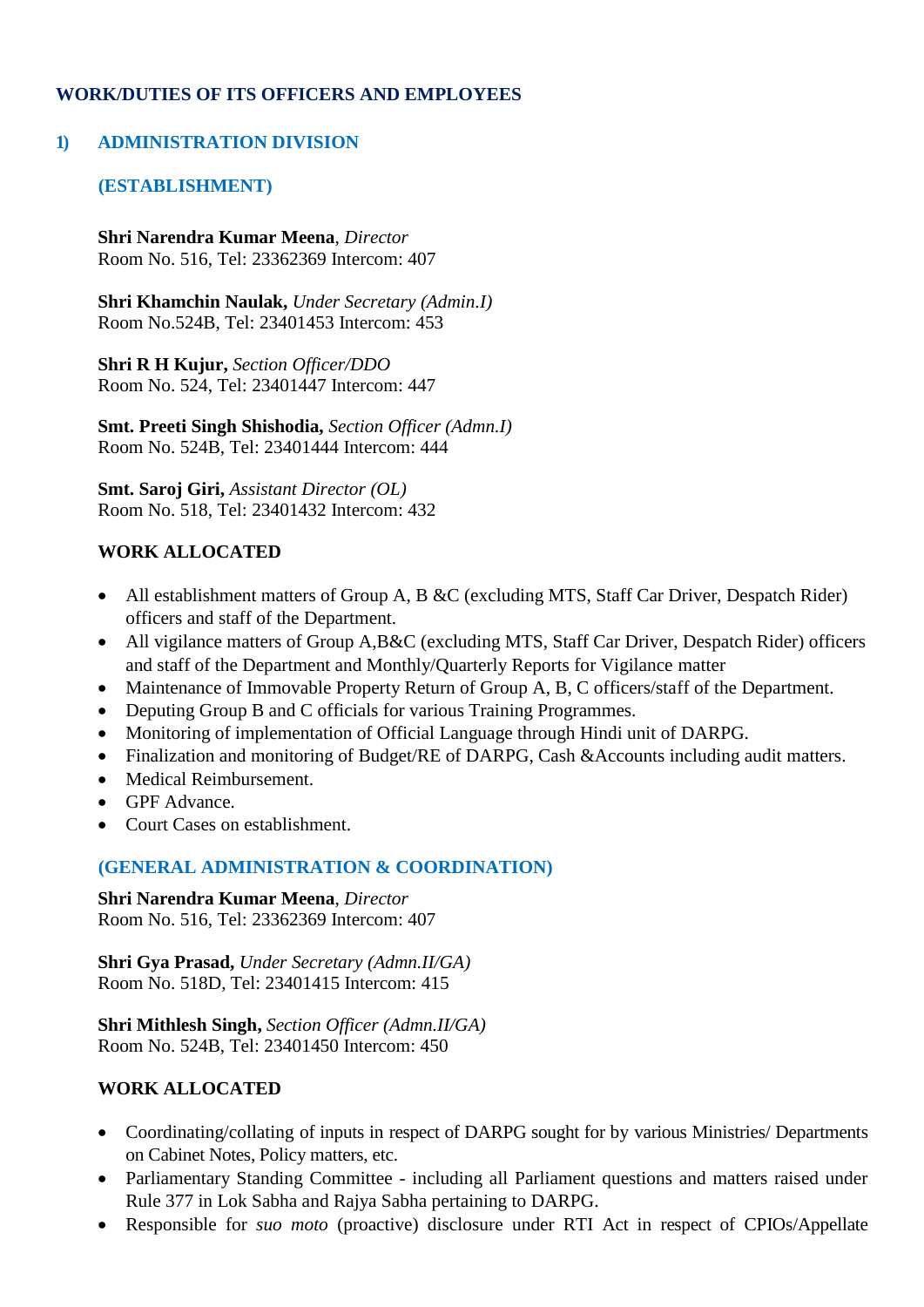Authorities and also Nodal CPIO for the Department.

- To make schedule and monitoring of Swachhta Action Plan in respect of DARPG.
- Procurement, maintenance of office equipment and stationeries.
- All establishment matters of Group C viz. MTS, Staff Car Driver, Despatch Rider officials of the Department.
- General Administration (LTC and Leave Encashment, Children Education Allowances, Office maintenance, etc.).
- Advances on HBA, Computer.
- Coordinating/collating of inputs in respect of DARPG for Annual Report and Other Reports
- Departmental Record Room.
- All work related to Azadi Ka Amrit Mahotsav.
- Any other subject allocated by the Secretary (AR&PG).

## **2) INTERNATIONAL EXCHANGE & COOPERATION (IE&C) DIVISION**

**Smt. Renu Arora,** *Deputy Secretary* Room No.509 Tel: 23401414 Intercom: 414

**Shri Balbir Singh,** *Under Secretary* Room No. 505C, Tel: 23401476 Intercom: 476

**Shri Dharam Pal Arora,** *Under Secretary*  Room No. 505C, Tel: 23401475 Intercom: 475

## **WORK ALLOCATED**

- International exchange and cooperation in the field of Civil Services, Personnel Management, Public Administration.
- Interaction with International Institute of Administrative Sciences, Brussels, Belgium.
- UNDP Project: Strengthening Public Administration and Governance.
- Any other subject allocated by the Secretary (AR&PG).

# **3) ADMINISTRATIVE REFORMS (AR) DIVISION**

**Smt. Prisca Mathew,** *Deputy Secretary* Room No.517, Tel: 23401429 Intercom: 429

**Vacant,** *Deputy Secretary (NCGG)* Room No.516, Tel: 23401408 Intercom: 408

**Shri Sanjeev Shrivastava,** *Under Secretary (AR-I)* Room No. 505B Tel: 23401457 Intercom: 457

**Shri Rakesh Chandra,** *Under Secretary(AR-II)* Room No. 524B Tel: 23401488 Intercom: 488

# **WORK ALLOCATED**

- Civil Services Day.
- Prime Minister's Award for Excellence in Public Administration.
- Case Studies on Good Governance.
- State Collaboration Initiative projects.
- Administrative Reforms Initiatives
- National Centre for Good Governance (NCGG)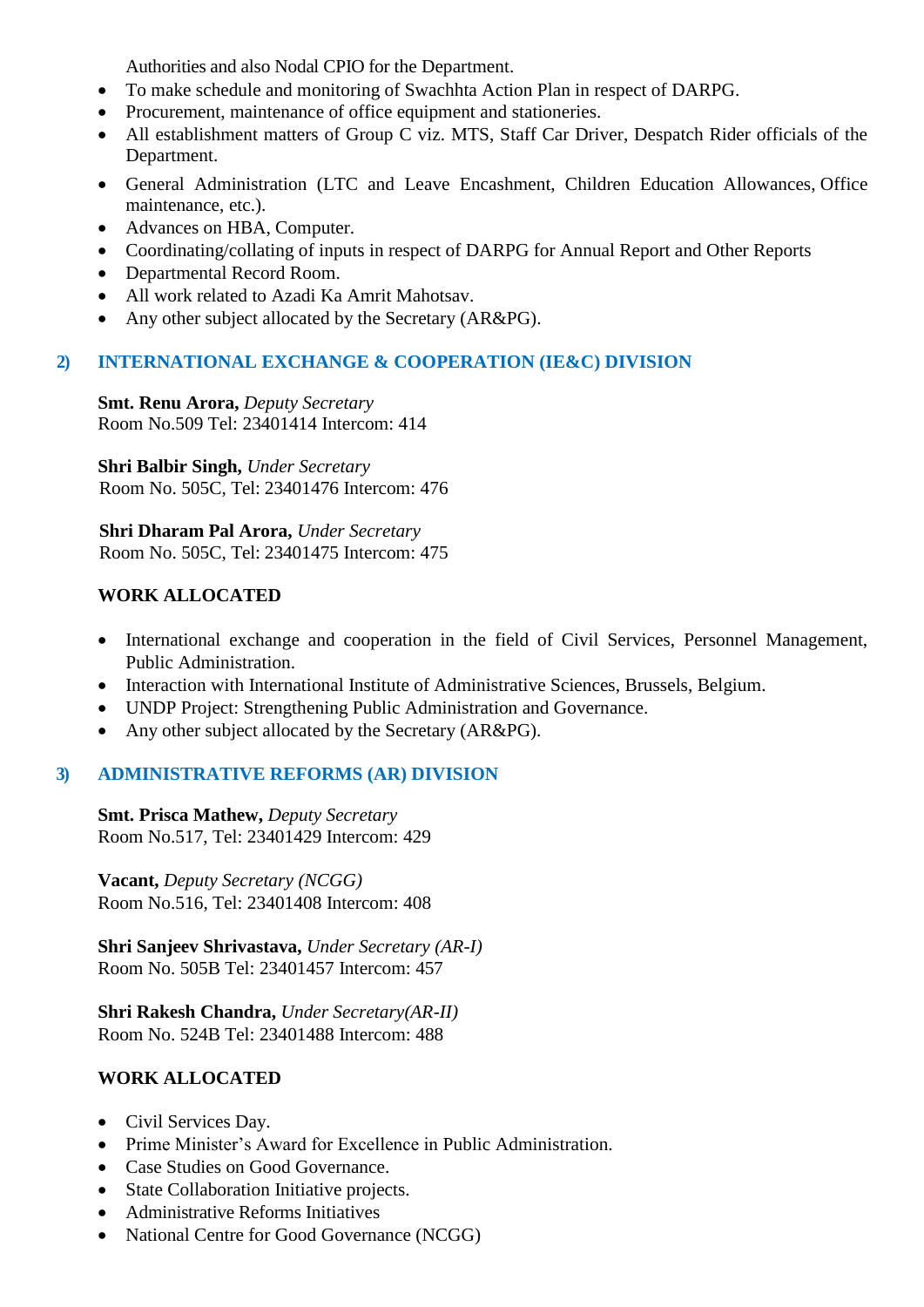• Any other subject allocated by the Secretary (AR&PG).

# **4) ADMINISTRATIVE REFORMS COMMISSION (ARC) DIVISION**

**Shri Ajit Kumar Sah,** *Deputy Secretary* Room No. 516 Tel: 23401408 Intercom: 408

**Shri Sunil Kumar Singh,** *Under Secretary* Room No. 518, Tele No: 23401455 Intercom: 455

# **WORK ALLOCATED**

- Follow up action with the Nodal Ministries and the States regarding Institutional Mechanism relating to the implementation of the accepted recommendations of the 2nd Administrative Reforms Commission.
- Parliamentary matters / Standing Committee matters relating to  $2<sup>nd</sup>$ Administrative Reforms Commission
- Implementation of e-Office Mission Mode Project (MMP) in Central Government Ministries/Departments.
- Release of Funds for Implementation of e-office Mission Mode Project (MMP) in Central Government Ministries/Departments.
- Co-ordination in Implementation of e-office in all the states of North Eastern Region.
- Workshops/Conferences/webinars on implementation of e-office in Central Government Ministries/Departments
- Monitoring of compliance of Guidelines for Indian Government Websites (GIGW) in Central Government Ministries/Departments.
- Any other subject allocated by the Secretary(AR&PG).

## **5) e-GOVERNANCE (e-Gov) DIVISION**

**Smt. Prisca Mathew,** *Deputy Secretary* Room No.517, Tel: 23401429 Intercom: 429

**Smt. Sarita Taneja,** *Under Secretary(e-Gov –I)* Room No. 505D Tele.No.23401474 Intercom 474

**Smt. Vibhuti Panjiyar,** *Under Secretary (e-Gov-II.)*  Room No. 505B Tel: 23401456 Intercom: 456

# **WORK ALLOCATED**

Coordinating and supporting implementation of National e-Governance Plan through:

- National Conference on e-Governance.
- National awards for e-Governance.
- Matters relating to e Governance Training Plan
- National e-Governance Services Delivery Assessment (NeSDA)
- Case studies on Awarded e-Governance Projects.
- Internet/DARPG website/e-mail guidelines and related issues/ Cyber Security Policy/IPv6 policy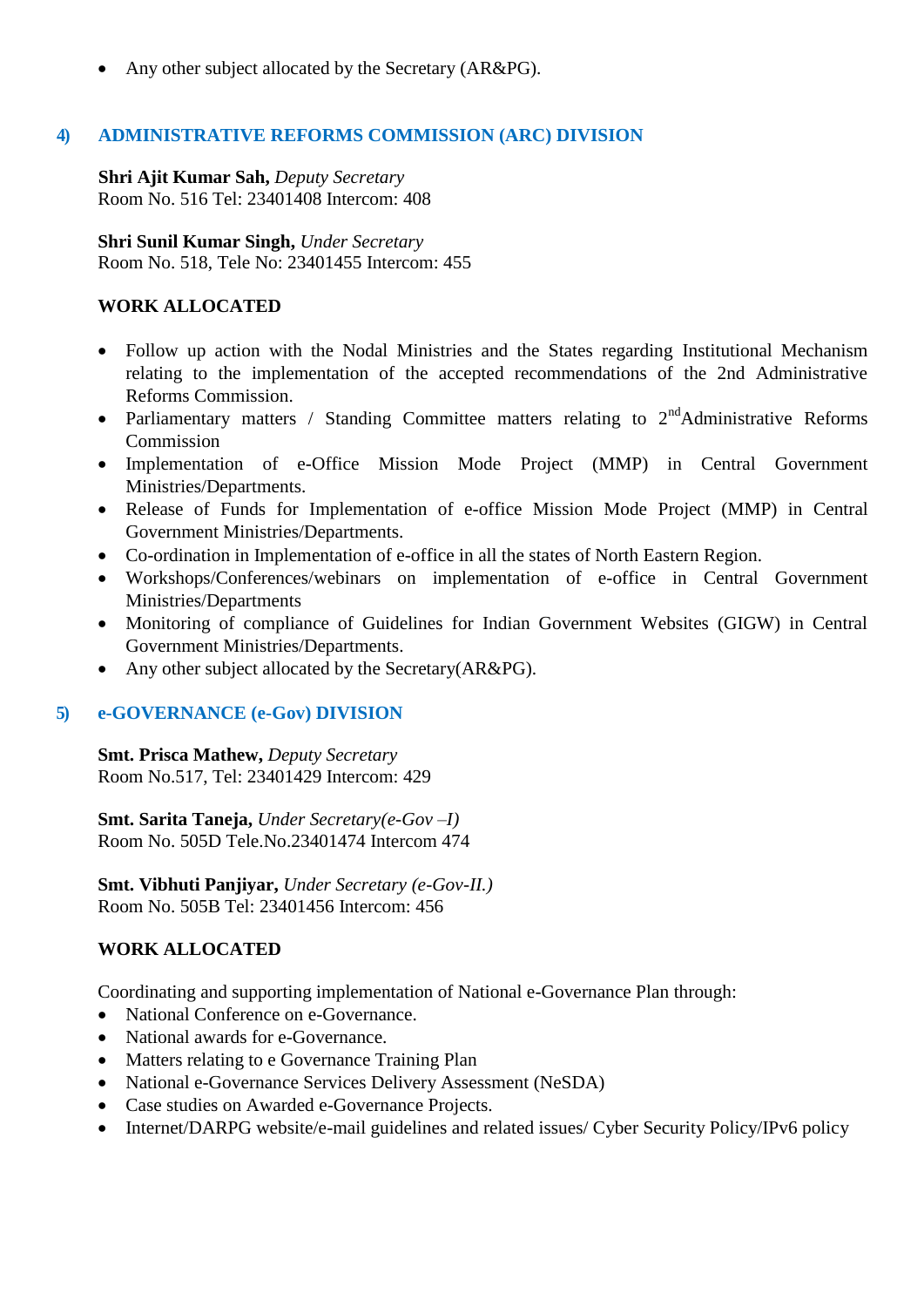#### **6) PUBLIC GRIEVANCES (PG) DIVISION**

**Shri Satish Kerba Jadhav,** *Director*  Room No.511 Tel: 23743030 Intercom: 404

**Shri Tirth Ram,** *Under Secretary* Room No. 518D Tele.No.23401463 Intercom 463

**Shri Kamal Kumar Thakur,** *Under Secretary* Room No. 518D, Tel: 23401428 Intercom: 428

**Smt. Sunila Bagga,** *Under Secretary* Room No. 505D Tele.No.23401467 Intercom 467

**Smt. Priyanka Kapoor,** *Section Officer* Room No. 505 Tele No.23401492 Intercom: 492

### **WORK ALLOCATED**

- Activities related to updation/review of Citizen's Charter of all Ministries/Departments of Govt. of India and uploading of the same o[nwww.goicharters.nic.in.](http://www.goicharters.nic.in/)
- Work relating to Centralised Public Grievance Redress and Monitoring (CPGRAM) as developed in the Division with technical support from NIC a[thttp://pgportal.gov.in](http://pgportal.gov.in/)
- Training of officers in all Ministries/Departments/Subordinate organisations of Govt. of India on CPGRAMS.
- Monitoring and Review of pendency in redress of grievances in all Central Ministries/Departments through review meetings.
- Formulation of guidelines/instructions to improve redress mechanism in GOI.
- Reforms to improve online CPGRMS in Central Ministries/Departments and in State Governments as per their willingness.
- Strengthening and Capacity Building of State Administrative Training Institutes for imparting training in Quality Management System for improving public Service delivery(SEVOTTAM).
- Organizing workshops on reforms in public service delivery for Central Ministries/Departments.
- One Nation-one Portal
- Feedback Call Centre
- Any other subject allotted by the Secretary (AR&PG).

### **7) DOCUMENTATION AND DISSEMINATION (D&D) DIVISION**

**Smt. Renu Arora,** *Deputy Secretary* Room No.506 Tel.No.23401414 Intercom.No.414

**Shri Ravi Kosuri**, Under Secretary, Room No.505E Tel: 23401473 Intercom: 473

**Shri Santosh Kumar,** *Under Secretary* Room No.505E, Tel: 23401445 Intercom: 445

**Vacant,** Asstt*. Editor*  Room No.505F, Tel: 23401469 Intercom: 469

**Shri Rakesh Kumar Pal,** *Asstt. Library cum Information Officer* Room No.501, Tel: 23401477 Intercom: 477